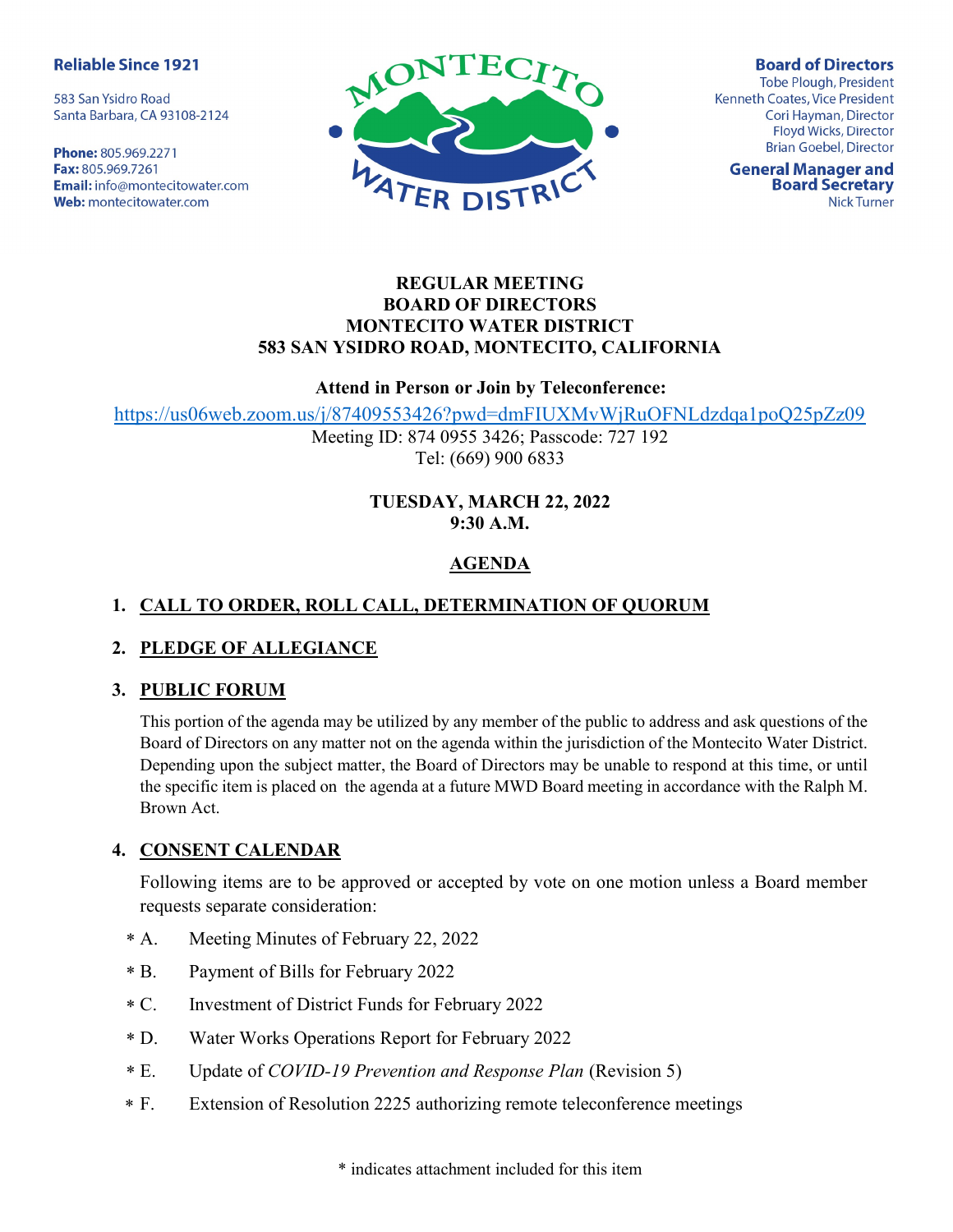## 5. DISTRICT OPERATIONS AND GENERAL MANAGER REPORTS

- BOARD ACTION: Adoption of the 2022 5-Year Strategic Plan;  $_{*}$  A.
- B. Proposed Annexation to the Montecito Water District service area, Sublett Annexation  $_{*}$  B.
	- i. BOARD ACTION: Consider a determination that the project is categorically exempt from environmental review pursuant to the requirements of the California Environmental Quality Act (CEQA)
	- ii. BOARD ACTION: Authorize staff to file a Notice of Exemption from CEQA with County of Santa Barbara
	- iii. BOARD ACTION: Adopt Resolution 2229 of the Board of Directors of the Montecito Water District initiating proceedings for an Annexation to the District's Service Area; Sublett Annexation
- INFORMATION ONLY: Update on progress reaching the District's 20% water use reduction target  $\cdot$  C.
- BOARD ACTION: Discussion on the recording of District Board of Directors and Committee meetings  $_{*}$ D.
- E. INFORMATION ONLY: General Manager Report

# 6. DISTRICT BUSINESS REPORT

- INFORMATION ONLY: Unaudited Monthly Financial Reports for February 2022  $* A$ .
- BOARD ACTION: Receive, Accept and File the Audited Financial Statements for Fiscal Year Ending June30, 2021  $*$  B.
- C. INFORMATION ONLY: Proposed Schedule for FY2022/23 Budget Preparation  $*C.$
- BOARD ACTION: Approval of Escrow Agreement with Bank of New York Mellon in connection with the Option Agreement for Purchase and Sale of Water between the District and Homer LLC  $*D.$

# 7. DIRECTOR AND COMMITTEE REPORTS

- A. Presidents Report: Director Plough
- B. Central Coast Water Authority: Director Coates
- C. Santa Barbara County Special Districts Association: Director Wicks
- D. Cachuma Operation and Maintenance Board: Director Hayman
- E. Cachuma Conservation Release Board: Director Plough
- F. Operations & Customer Relations Committee: Directors Wicks & Goebel
- G. Finance Committee: Directors Plough & Hayman
- H. Strategic Planning Committee: Directors Coates & Plough